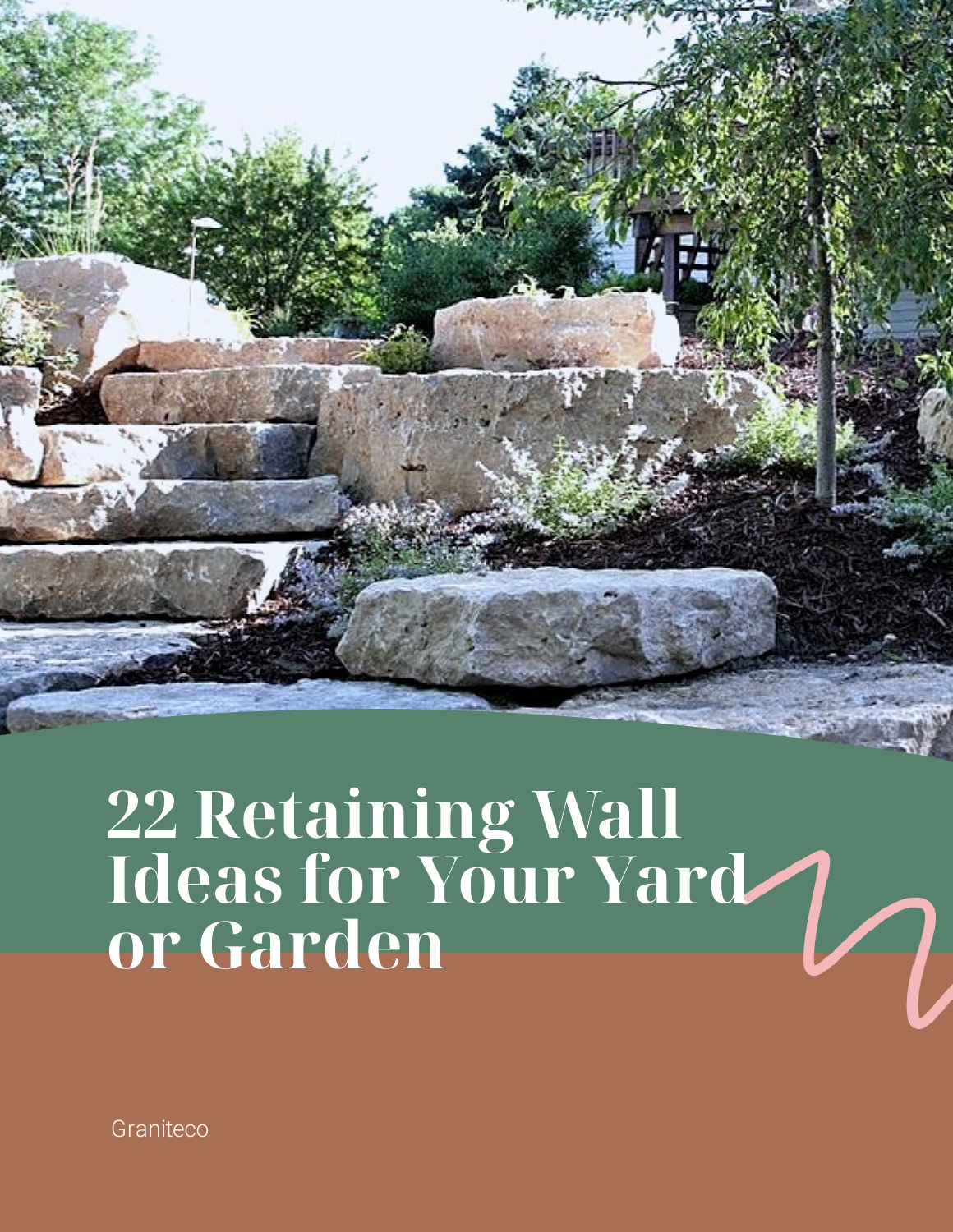# Table Of Contents

| <b>Modern Poured Concrete Walls</b>               | 5  |
|---------------------------------------------------|----|
| <b>Timber Retaining Walls</b>                     | 5  |
| <b>Dry-Stack Walls</b>                            | 6  |
| <b>Home Entry Retaining Walls</b>                 | 6  |
| <b>Cottage-Style Garden Walls</b>                 | 7  |
| <b>Retaining Walls in Xeriscaping</b>             | 8  |
| <b>Sunken Patio with Retaining Walls</b>          | 8  |
| Multi-Tiered Design                               | 9  |
| Terraced Flower Beds Soften the Pool Landscape    | 9  |
| <b>Ornamental Grasses Take Centre Stage</b>       | 10 |
| <b>Cohesive and Functional</b>                    | 10 |
| <b>Dramatic Terraced Retaining Walls</b>          | 10 |
| <b>Create Cohesion With Other Garden Elements</b> | 11 |
| <b>Integrating Existing Landscape Elements</b>    | 11 |
| <b>Style That Matches The House Design</b>        | 12 |
| <b>Curved Appeal</b>                              | 12 |
| Create a Vegetable Garden                         | 13 |
| <b>Integrated Water Features</b>                  | 14 |
|                                                   |    |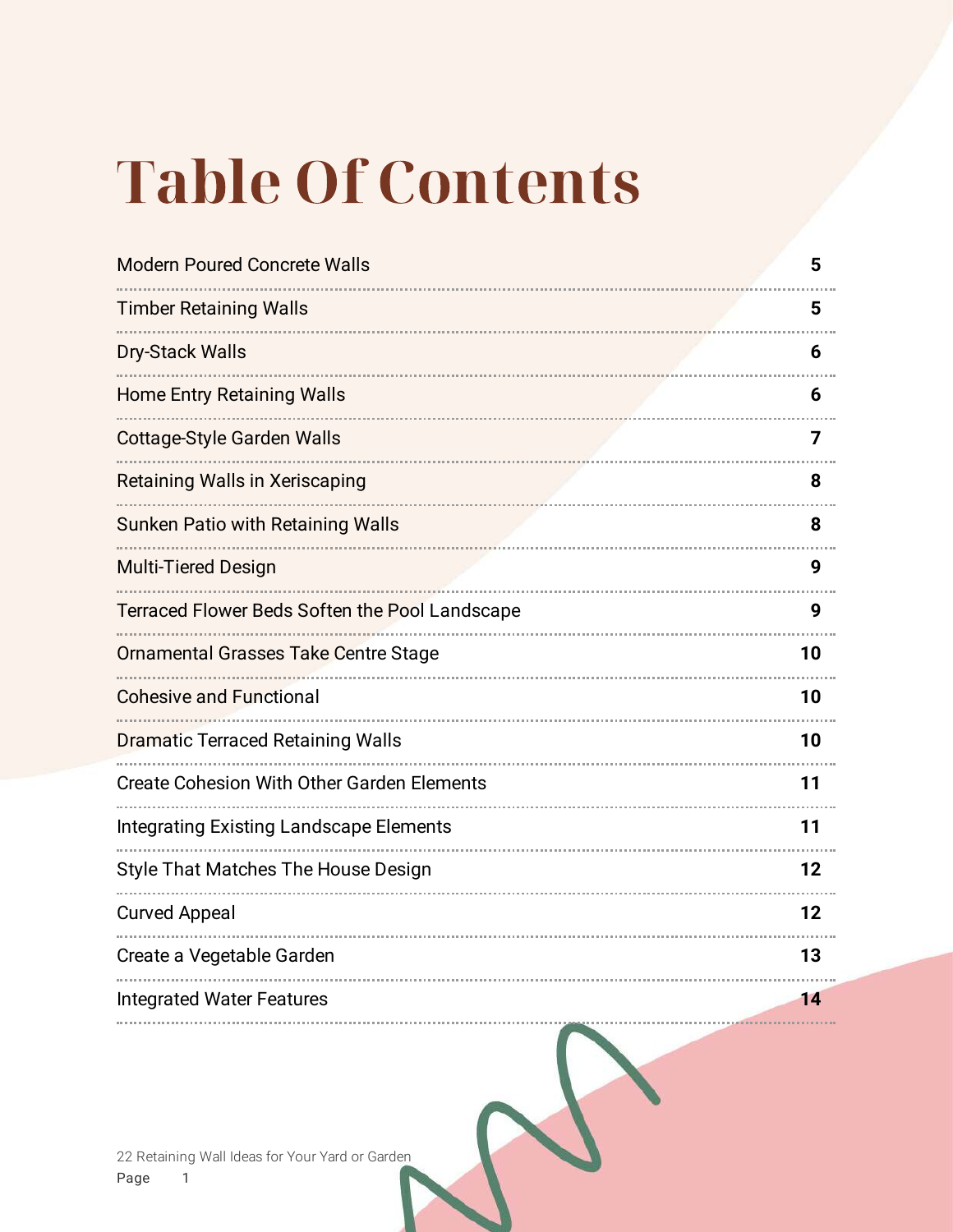| Poolside Walls for Shade and Privacy |    |
|--------------------------------------|----|
| Retaining Wall Around a Pond         | 13 |
| Poolside Interest                    | 13 |
| <b>Intricate Stonework</b>           | 14 |
|                                      |    |

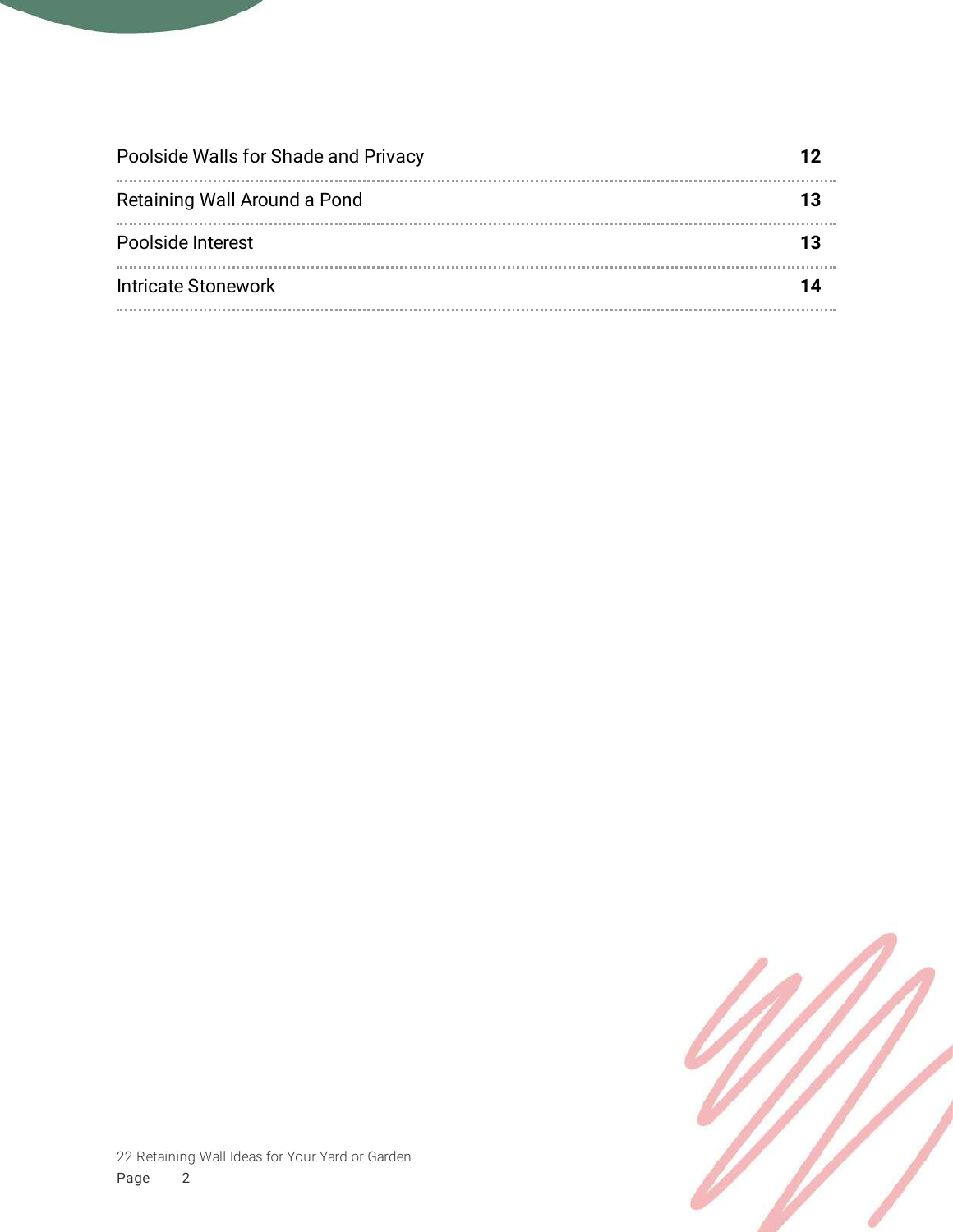[Retaining walls](https://retainingwallcontractors.co/) have both practical and design-related purposes in gardens. In sloping spaces, they play an important role to help prevent soil erosion and help make the space more functional. They're also perfect for use as a design element—many ways retaining walls add interest and cohesion to a landscape.

Depending on the retaining wall's material, height, and size calling in the pros to help with the job could be a smart move—especially if you are incorporating walls to help prevent erosion. You may also need to obtain a permit from your local government agency for walls above a certain height and specification.

Here are 22 garden retaining wall ideas to offer some inspiration.



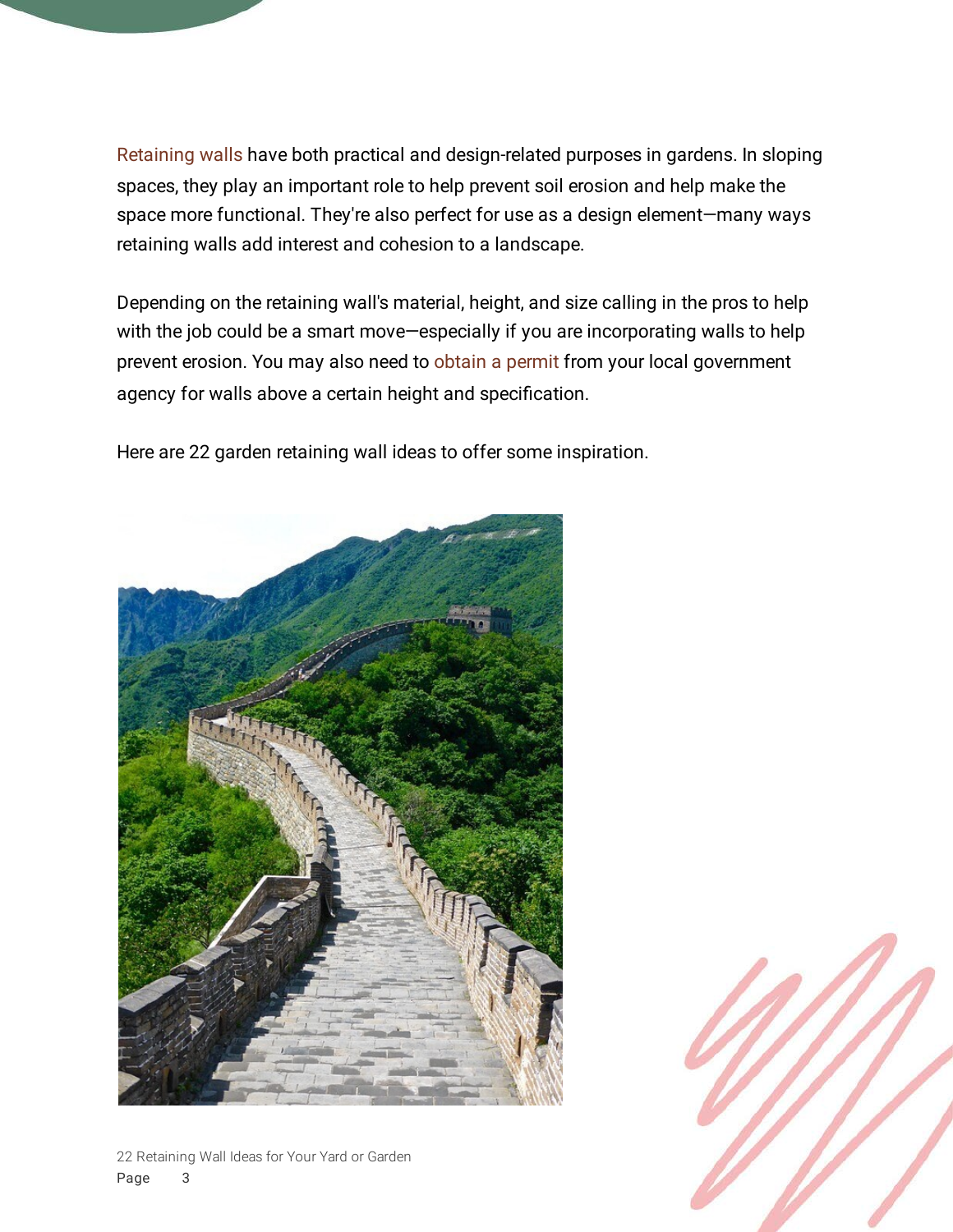#### <span id="page-4-0"></span>Modern Poured Concrete Walls

The white poured concrete retaining walls give this modern garden a clean and light feel. Using them as easy-to-keep raised beds works well in this lowmaintenance Mediterranean-inspired space. The drought-resistant palms and shrubs add color and interest.

Continue to 2 of 22 below.

# <span id="page-4-1"></span>Timber Retaining Walls

#### **[Graniteco](https://retainingwallcontractors.co/services/)**

While stone or concrete are the most common construction materials for retaining walls, sometimes, as in this example from Supreme Green Landscaping, they can be constructed from timber.

It's worth noting that timber walls will likely need replacing sooner than more durable stone varieties.

Continue to 3 of 22 below.

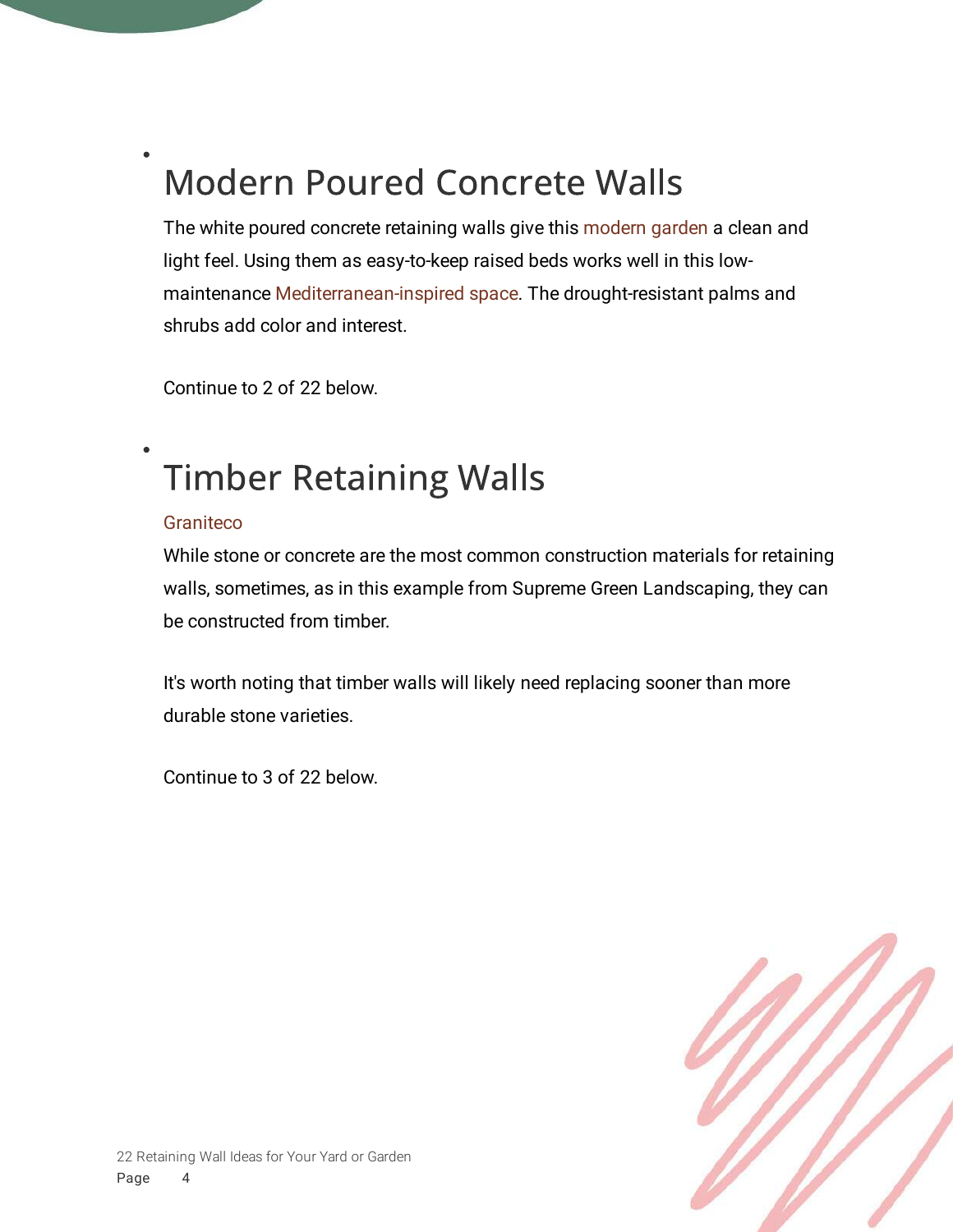#### <span id="page-5-0"></span>Dry-Stack Walls

[Andover Landscape](https://retainingwallcontractors.co/minnesota/andover/index.php)

You don't need to use any mortar when building dry-stack retaining walls. They add visual interest, drain naturally, and are one of the easiest types to DIY build.

Continue to 4 of 22 below.

# <span id="page-5-1"></span>Home Entry Retaining Walls

The stone retaining walls used in this garden have created terraced interest leading from the pool to the modern home's entry.

Continue to 5 of 22 below.

### <span id="page-5-2"></span>Cottage-Style Garden Walls

It's common to use retaining walls to add texture and character in informal cottage-style gardens. Let the moss grow over the rustic stonework or create a living wall with hardy flowers growing from the cracks. Flower beds often sprawl over the edge of the walls in a riot of color. Here they complement the beautifulpink flowering magnolia tree.

Continue to 6 of 22 below.

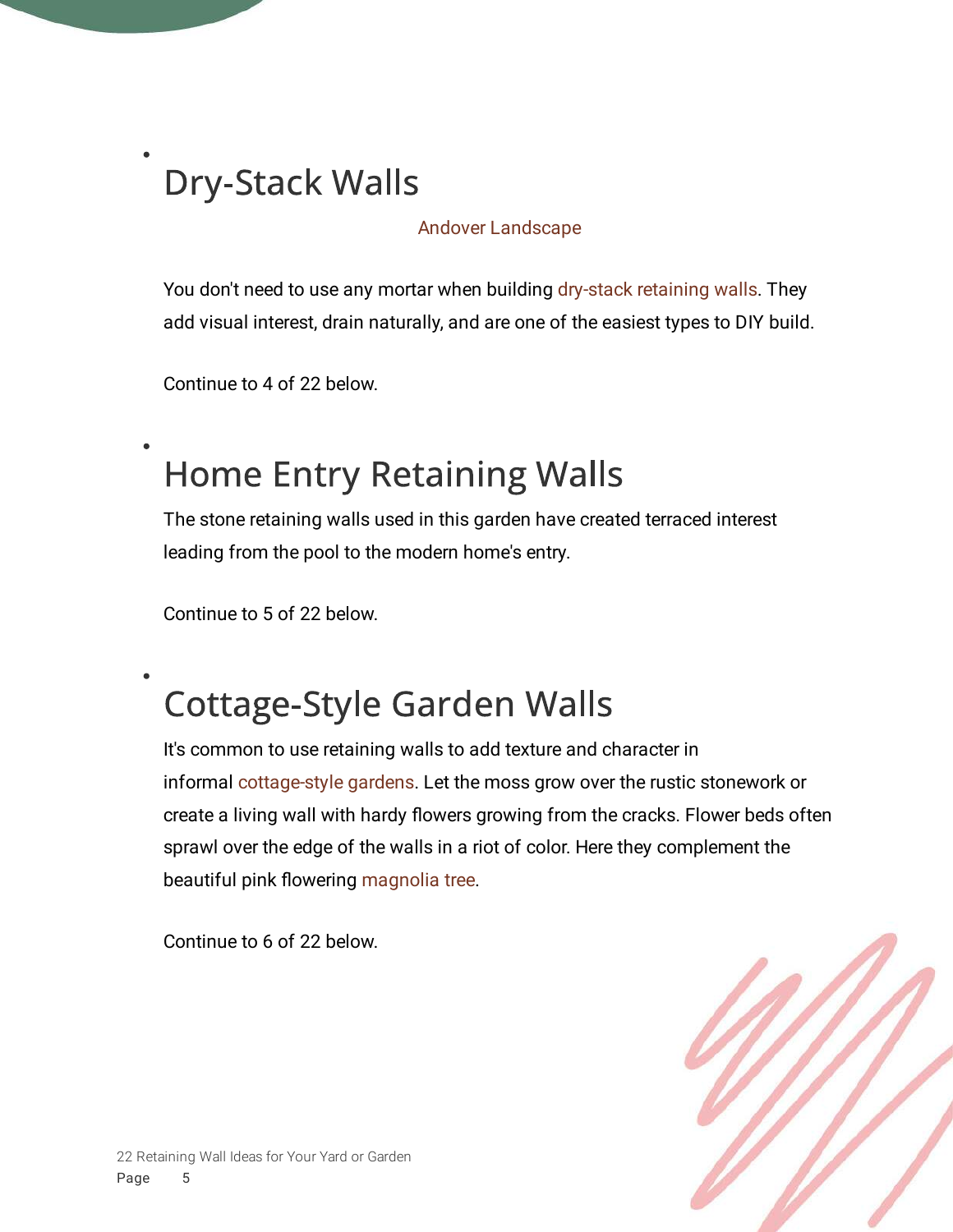## <span id="page-6-0"></span>Retaining Walls in Xeriscaping

[Xeriscaping](https://retainingwallcontractors.co/uncategorized/minnesota-maintaining-wall-surface-firm/) is a way to landscape a garden in regions that practice water conservation or are prone to drought. The plan typically avoids or minimizes lawns and uses a variety of drought-tolerant plants. The walls create additional interest in a simple design.

Continue to 7 of 22 below.

#### <span id="page-6-1"></span>Sunken Patio with Retaining Walls

This sunken patio is surrounded by natural stone retaining walls to create a lush, [hidden country garden feel. Once the retaining wall is done, you can even DIY a](https://retainingwallcontractors.co/construction/retaining-wall-contractor/) firepit.

Continue to 8 of 22 below.



Page 6 22 Retaining Wall Ideas for Your Yard or Garden

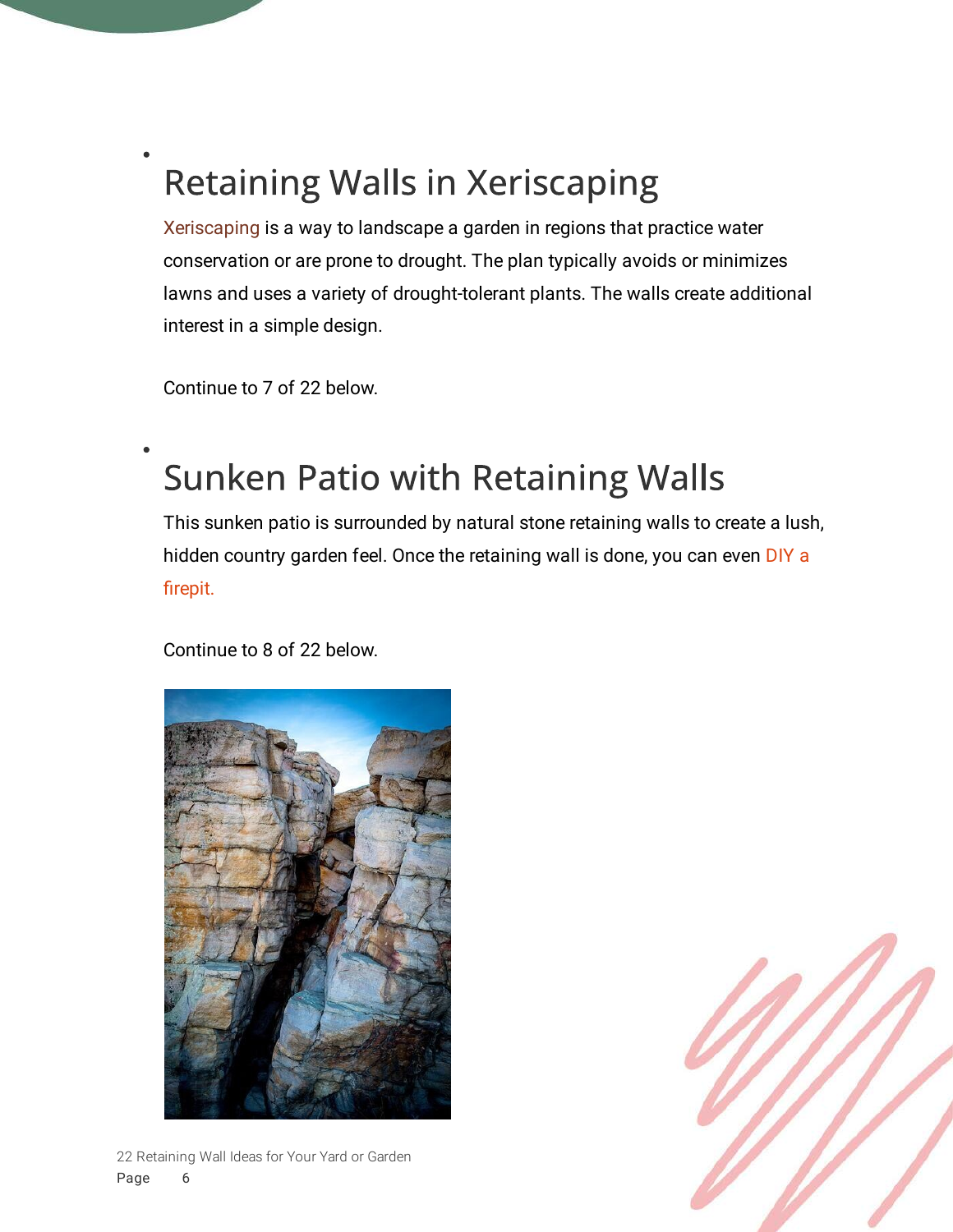#### <span id="page-7-0"></span>Multi-Tiered Design

laughingmango / Getty Images

If you have a large sloping garden, using tiered retaining walls to create multiple terraces [can add interest and help to prevent erosion. This clever design has wal](https://retainingwallcontractors.co/)ls that also act as raised beds to add interest, make good use of the space, and keep the garden relatively low-maintenance. Shrubs and hedges smartly differentiate between the spaces.

When a garden has multiple tiers, think carefully about the plants you choose and where you plant them. Position the taller plants at the back and be aware that the higher levels typically dry quicker. Placing moisture-loving plants in the lower terraces for better results.

Continue to 9 of 22 below.

#### <span id="page-7-1"></span>Terraced Flower Beds Soften the Pool Landscape

The natural stone steps and terraced retaining walls with a variety of flowers and shrubs soften the hardscape around this beautiful pool.

Continue to 10 of 22 below.

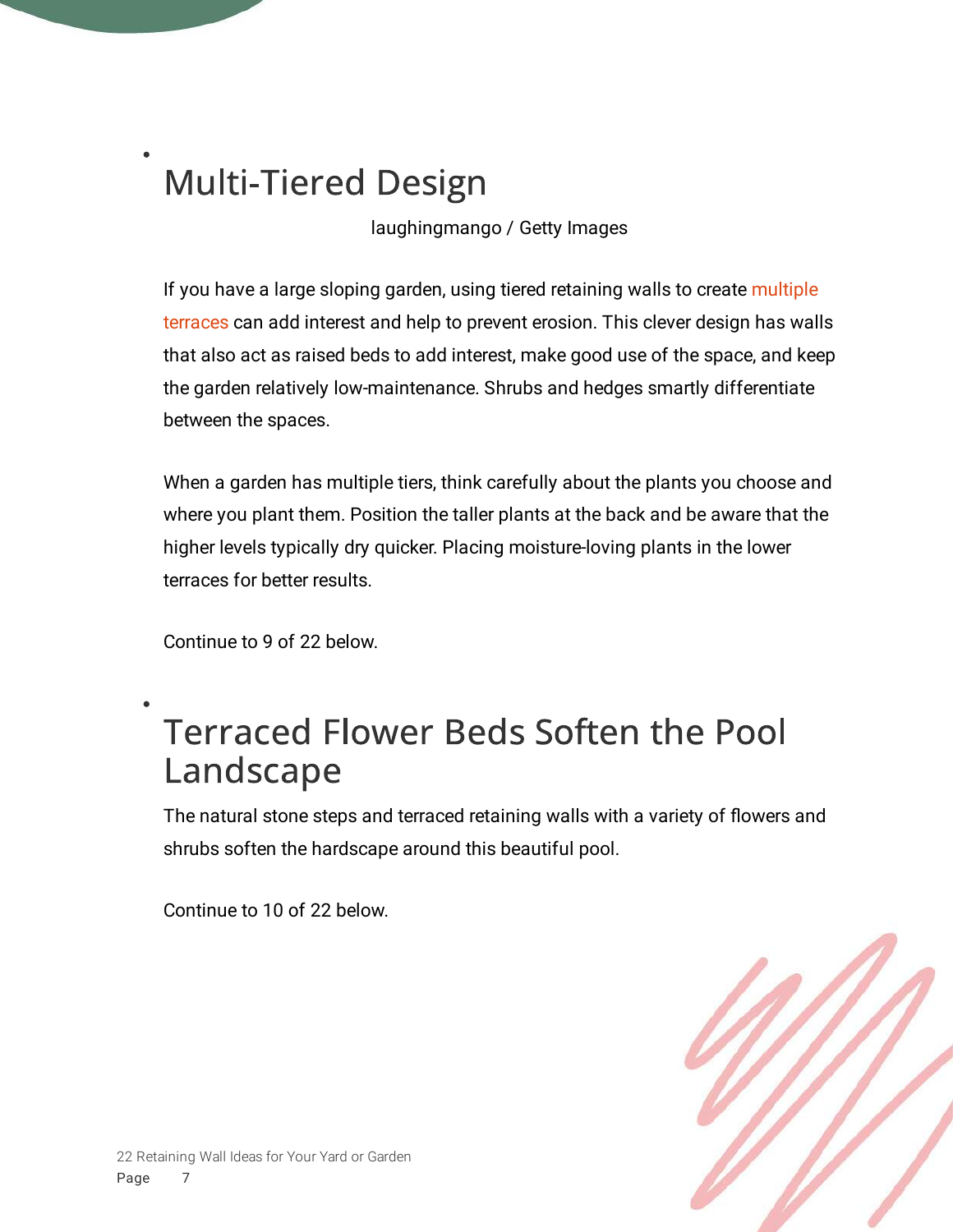#### <span id="page-8-0"></span>Ornamental Grasses Take Centre Stage

These wide retaining walls are home to beautiful shrubs, flowers, and dramatic [ornamental grasses](https://retainingwallcontractors.co/) [for year-round interest and differing heights.](https://retainingwallcontractors.co/services/)

Continue to 11 of 22 below.

#### <span id="page-8-1"></span>Cohesive and Functional

Integrating the retaining wall into the stair design leading to the house's front door combines functional and design elements and gives a focus to the garden with the bright raised flower beds.

Continue to 12 of 22 below.

#### <span id="page-8-2"></span>Dramatic Terraced Retaining Walls

This elevated house has a very steep, sloping garden with limited horizontal space. The multi-terraced space uses retaining walls and a mix of shrubs and flowers to create a dramatic but functional space.

Continue to 13 of 22 below.

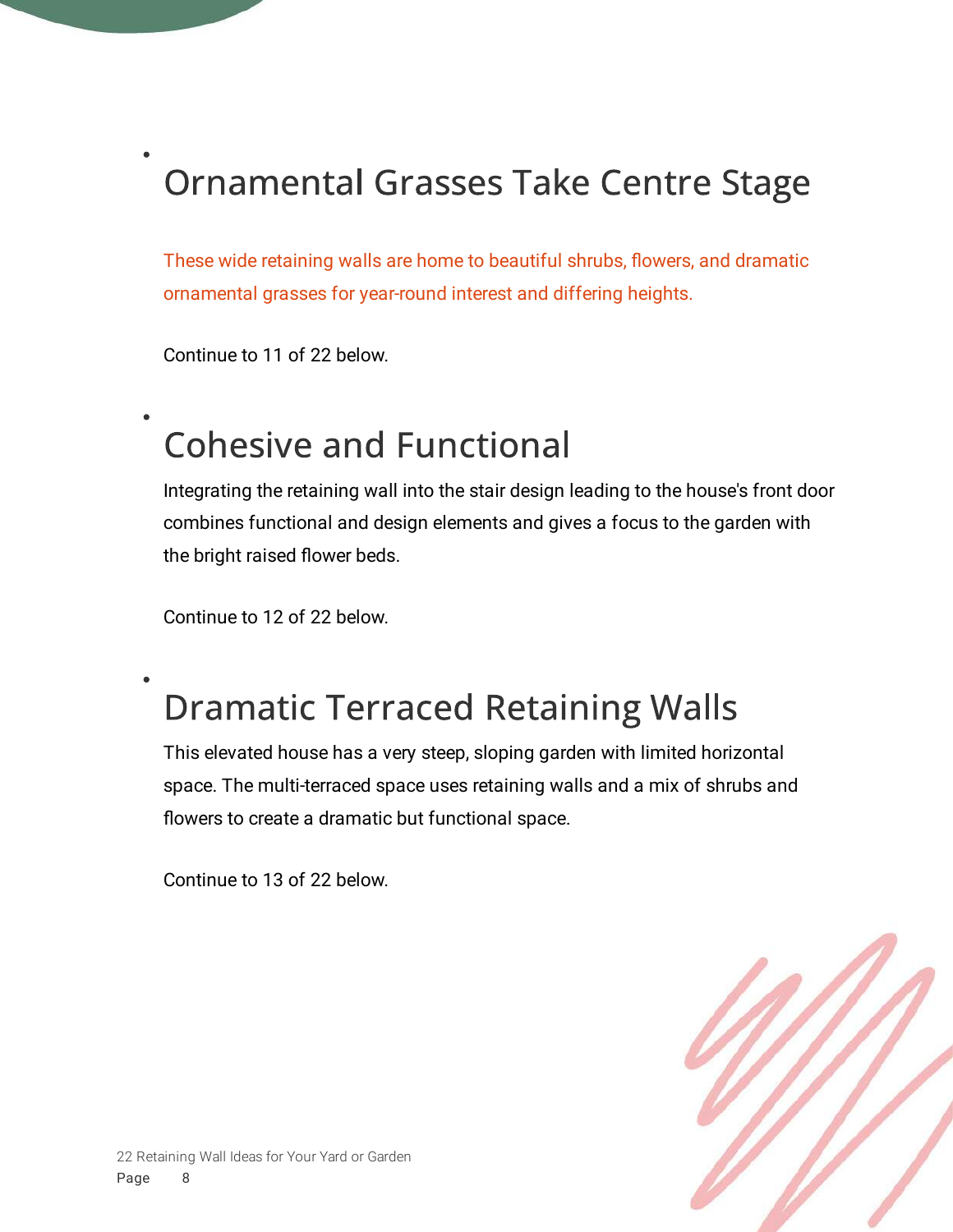#### <span id="page-9-0"></span>Create Cohesion With Other Garden Elements

The stonework on the retaining walls is purposefully matched with the impressive pizza oven and firepit in this garden, giving it a cohesive appearance. The wall also helps retain the fire's heat, creating a cozier space for outdoor dining and socializing.

Continue to 14 of 22 below.

#### <span id="page-9-1"></span>Integrating Existing Landscape Elements

This distinctive house and its surrounding outside space were designed to fit around the old, large gum tree already in the landscape. The retaining walls prevent soil erosion and offer a degree of privacy to the rooms on the house's lower floor.

Continue to 15 of 22 below.





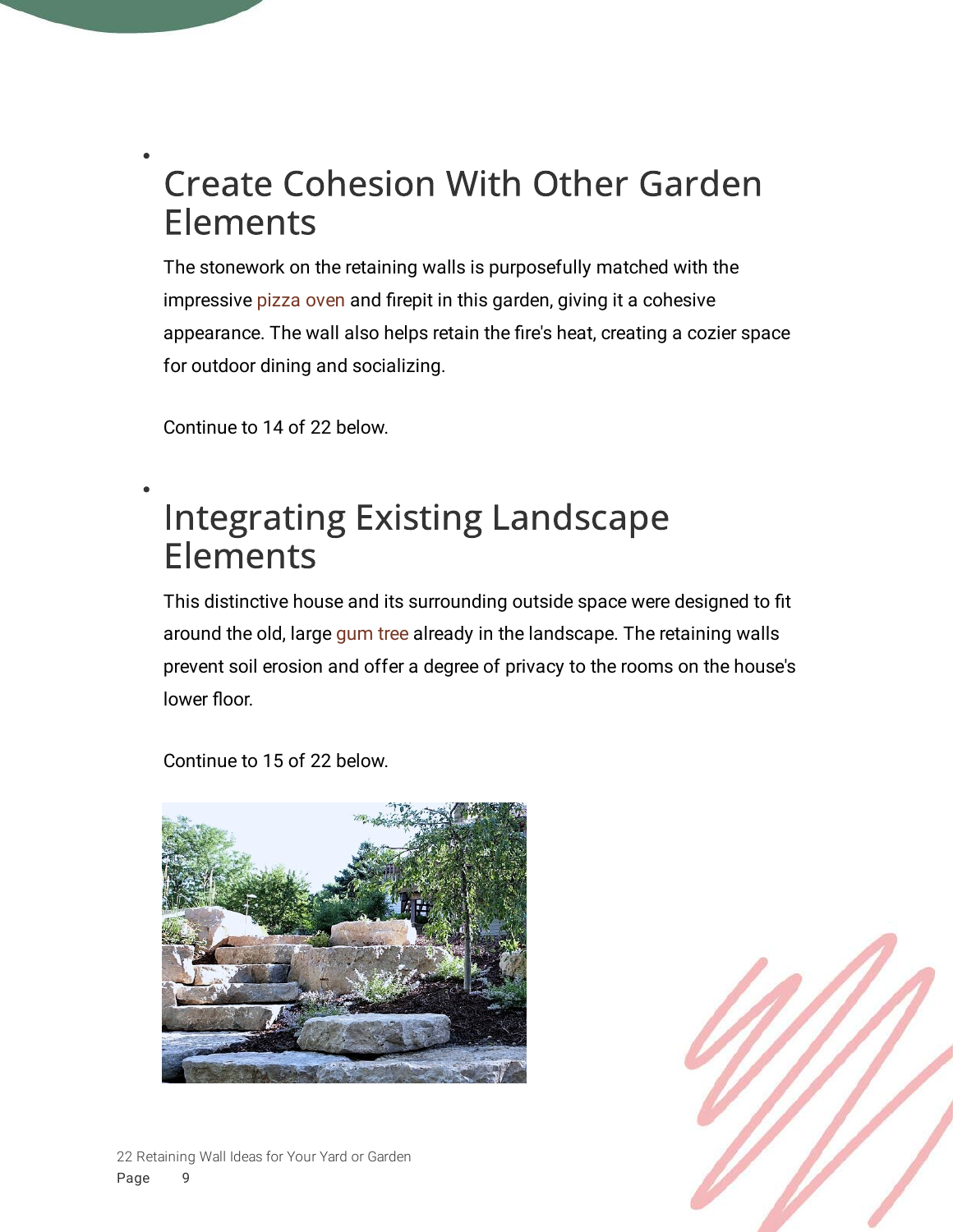## <span id="page-10-0"></span>Retaining Wall Around a Pond

If you want your garden pond to be a particularly eye-catching feature, you could build a retaining wall around it. It can also be helpful for safety and to prevent the sides of the pond from eroding.

If you are building the pond wall yourself, be aware that loose, natural stones are difficult to stack, and the wall shouldn't be too high making pond maintenance more of a challenge.

Continue to 21 of 22 below.

#### <span id="page-10-1"></span>Poolside Interest

This is another example of multi-height retaining walls being used to create interest and soften the landscape around a pool. Here the low-maintenance beds are filled with ornamental grasses of differing heights.

Continue to 22 of 22 below.

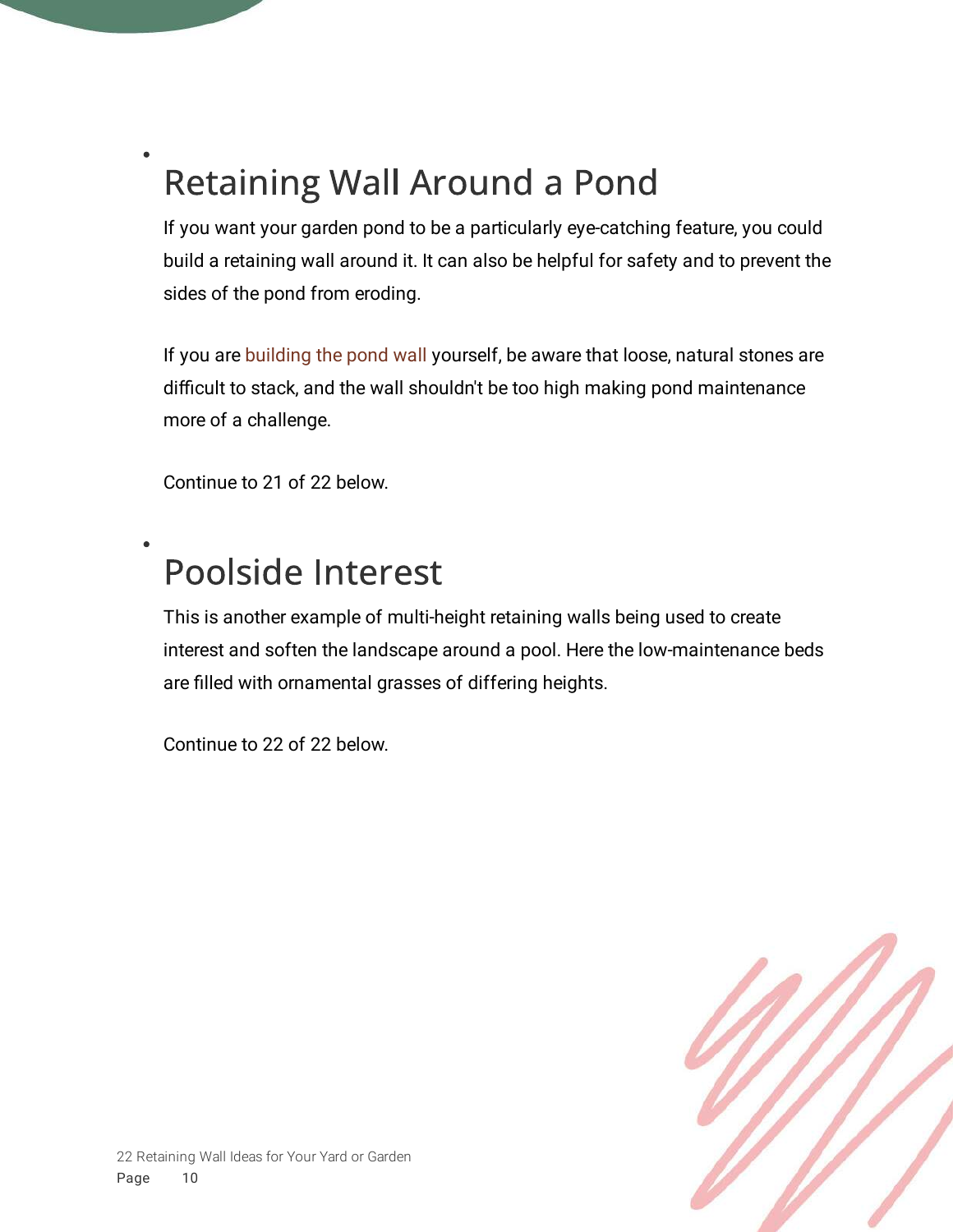